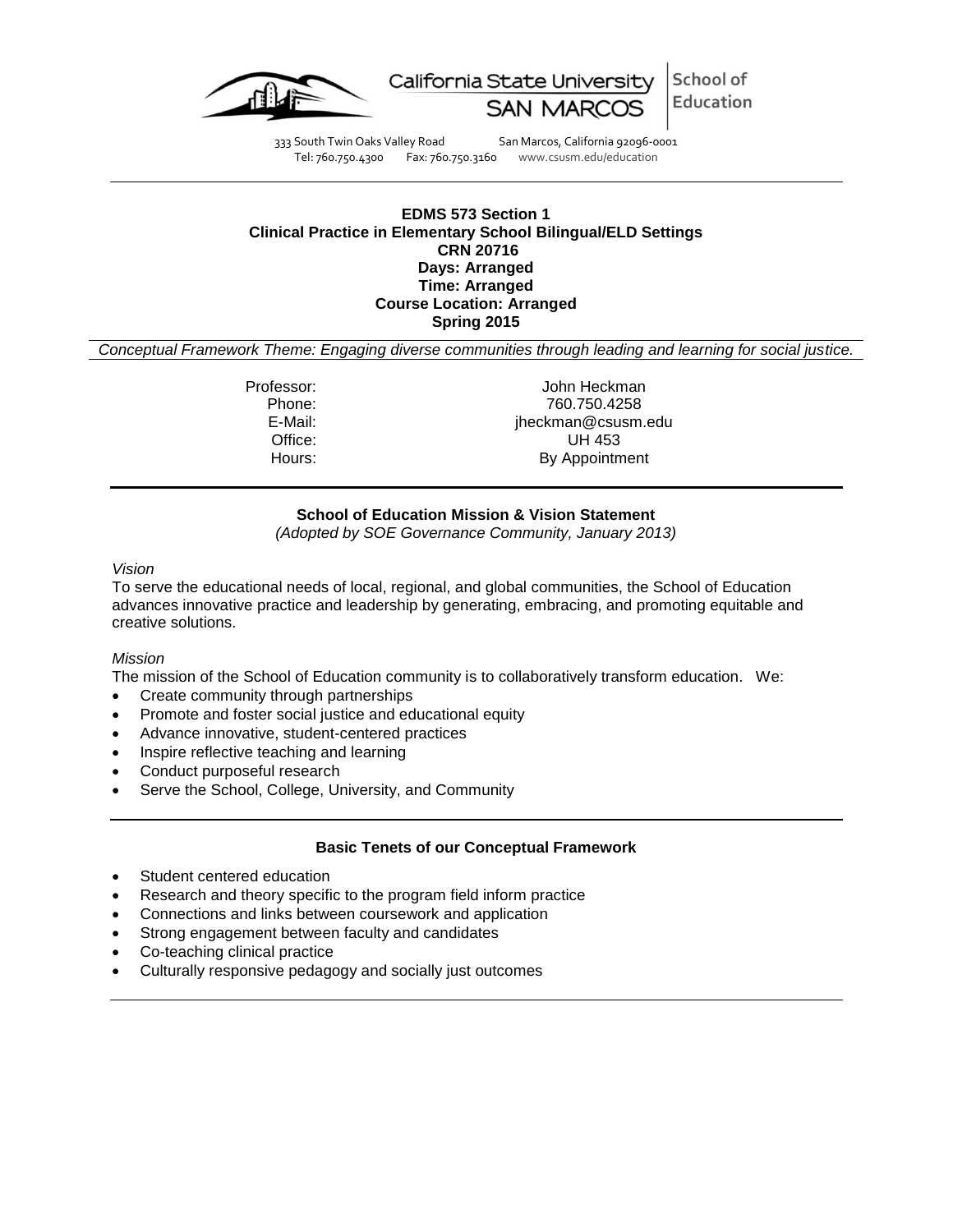# **COURSE DESCRIPTION**

Observation and teaching in a bilingual setting in selected schools under the supervision of a classroom teacher and university supervisor and participating in a student teaching seminar. *May be repeated once.*

### **Material Needed**

Because this is a supervised clinical practice experience, the materials for this class include the *Assessment of Teacher Performance Expectations Multiple Subject Credential* form, the *Multiple Subject Professional Dispositions Rubric*, and the *Clinical Practice Summary* that may be found on the School of Education website for clinical practice. Additional materials on the website include the *Multiple Subject Clinical Practice Handbook section 1: Information for Teacher Candidates*, along with other forms used in clinical practice. (www.csusm.edu/education/ClinicalPractice/HandbookMS.html)

### **CLINICAL PRACTICE STUDENT LEARNING OUTCOMES**

#### **Candidates will:**

- Assess and instruct elementary school age students of various cultural and linguistic backgrounds in elementary school classroom, using English and Spanish as languages of **instruction**
- Demonstrate successful performance of the Teacher Performance Expectations as assessed using the Assessment of Teacher Performance Expectations Multiple Subject Credential form, including *TPE 16: Biliteracy*.
- Demonstrate successful performance of the Professional Dispositions as assessed using the *Multiple Subject Professional Dispositions Rubric*

#### **Student Learning Outcome Assessment Methods**

Observation by University Supervisor of clinical performance objectives, Professional Dispositions and Teacher Performance Expectations, (TPEs), including *TPE 16: Biliteracy*

Observations by the school-based Cooperating Teacher of the clinical practice performance objectives, Professional Dispositions and the Teacher Performance Expectations, (TPEs), including *TPE 16: Biliteracy*

Completion of the Professional Dispositions rubric, the Teacher Performance Expectations form, and a Clinical Practice Summary, summarizing performance and professional growth The evaluations are developed with input from the Candidate's University Supervisor and Cooperating teacher. The final summary is developed with input from the Candidate's University Supervisor and Cooperating Teacher and is approved and signed by the Candidate, the University Supervisor, and the Cooperating Teacher.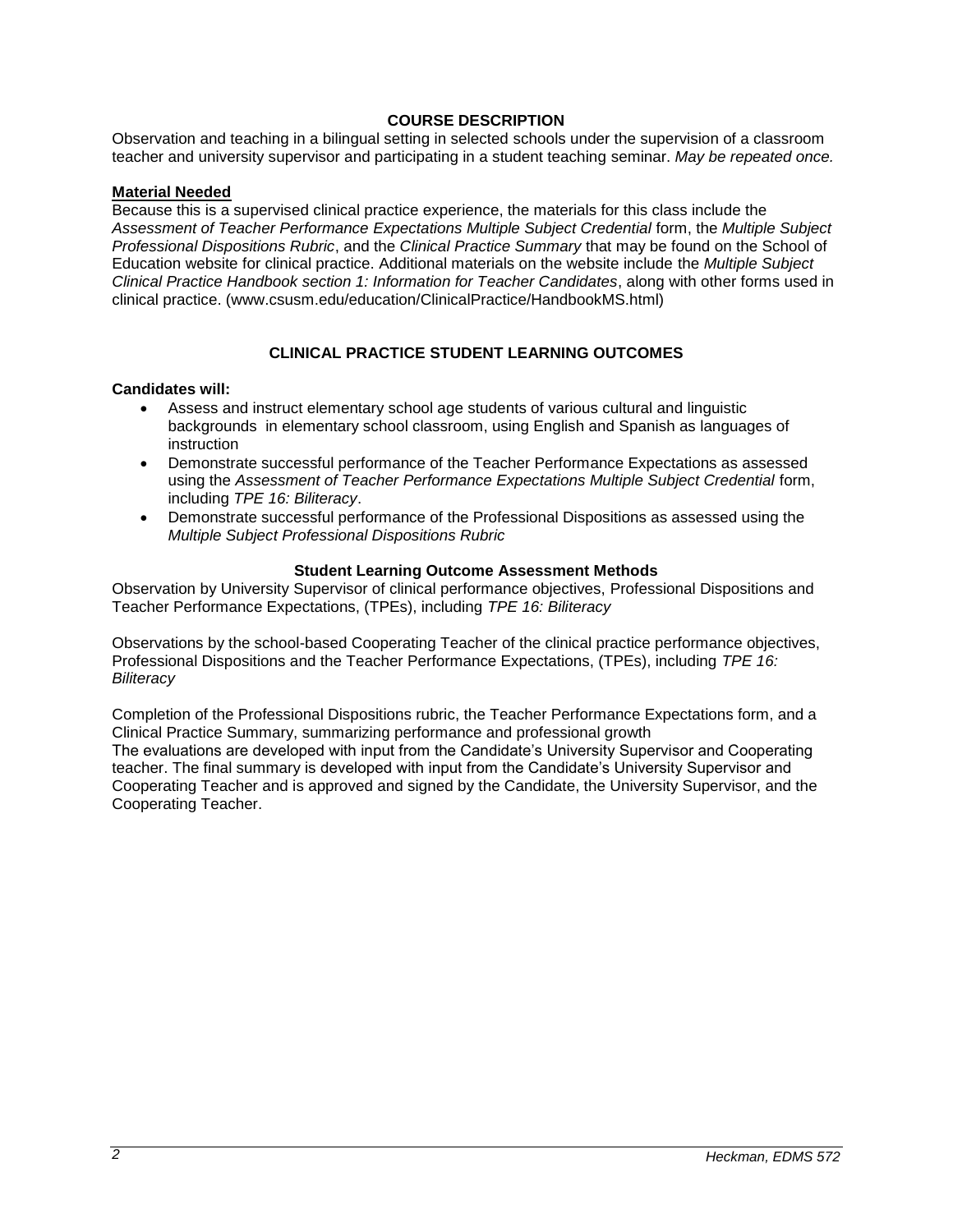# **SUPERVISION REQUIREMENTS**

- 1. Each Teacher Candidate attends this clinical practice at their assigned school site as scheduled by program requirements and the specific school site calendar. The Candidate should adhere to the Cooperating Teacher's contract hours, attend staff meetings and other professional responsibilities, and be available to remain afterschool to plan and prepare. In the Multiple Subjects Full Time program and the Middle Level Program, Candidates attend one day per week for the first eight weeks during the Observation/Participation period. Then, Candidates attend daily for the full-time experience during the second eight weeks. In the Integrated Credential Program (ICP), Candidates attend daily full-time for 8 weeks.
- 2. Each Teacher Candidate in this clinical practice is observed by the University Supervisor at least four times. Teacher Candidate should be observed using Spanish as a language of instruction. The Candidate meets with a University Supervisor at least four times to discuss his/her developing performance of the TPEs, including *TPE 16: Biliteracy*, and to discuss clinical experiences in order to expand participants' knowledge of various assessment, planning and instructional strategies in the bilingual instructional setting.
- 3. Each Teacher Candidate in this clinical practice works together with his/her Cooperating Teacher to plan and implement lessons. The Candidate plans lessons, including the ones observed by the University Supervisor, in collaborative co-teaching planning sessions. The Candidate writes a lesson plan for each of the lessons observed by the University Supervisor and provides the University Supervisor and Cooperating Teacher a copy of the written lesson plan in advance, prior to teaching the lesson. The focus during Clinical Practice I is Reading/Language Arts instruction and Mathematics instruction. The focus during Clinical Practice II is History Social Science instruction, Science instruction, Reading/Language Arts instruction and Mathematics instruction.
- 4. Each Teacher Candidate takes advantage of opportunities presented during this clinical practice experience to fulfill *TPE 13: Professional Growth* to engage in professional development activities and document the number of hours of professional development. During the credential program, Candidates should complete 10 hours of professional development activities approved by their Supervisors/Instructors.
- 5. Each Teacher Candidate may develop a TPE portfolio binder to gather activities associated with each TPE to support conversations about their progress with their University Supervisor and Cooperating Teacher. TPE binder dividers are located on the School of Education Clinical Practice website. (www.csusm.edu/education/ClinicalPractice/HandbookMS.html)
- 6. Each Candidate uses the specific enrollment code to enroll in Taskstream using to be able to access evaluations of their Professional Dispositions and TPEs. The Multiple Subject Full Time program code is *msfttc*. The Integrated Credential Program (ICP) is *msicptc*.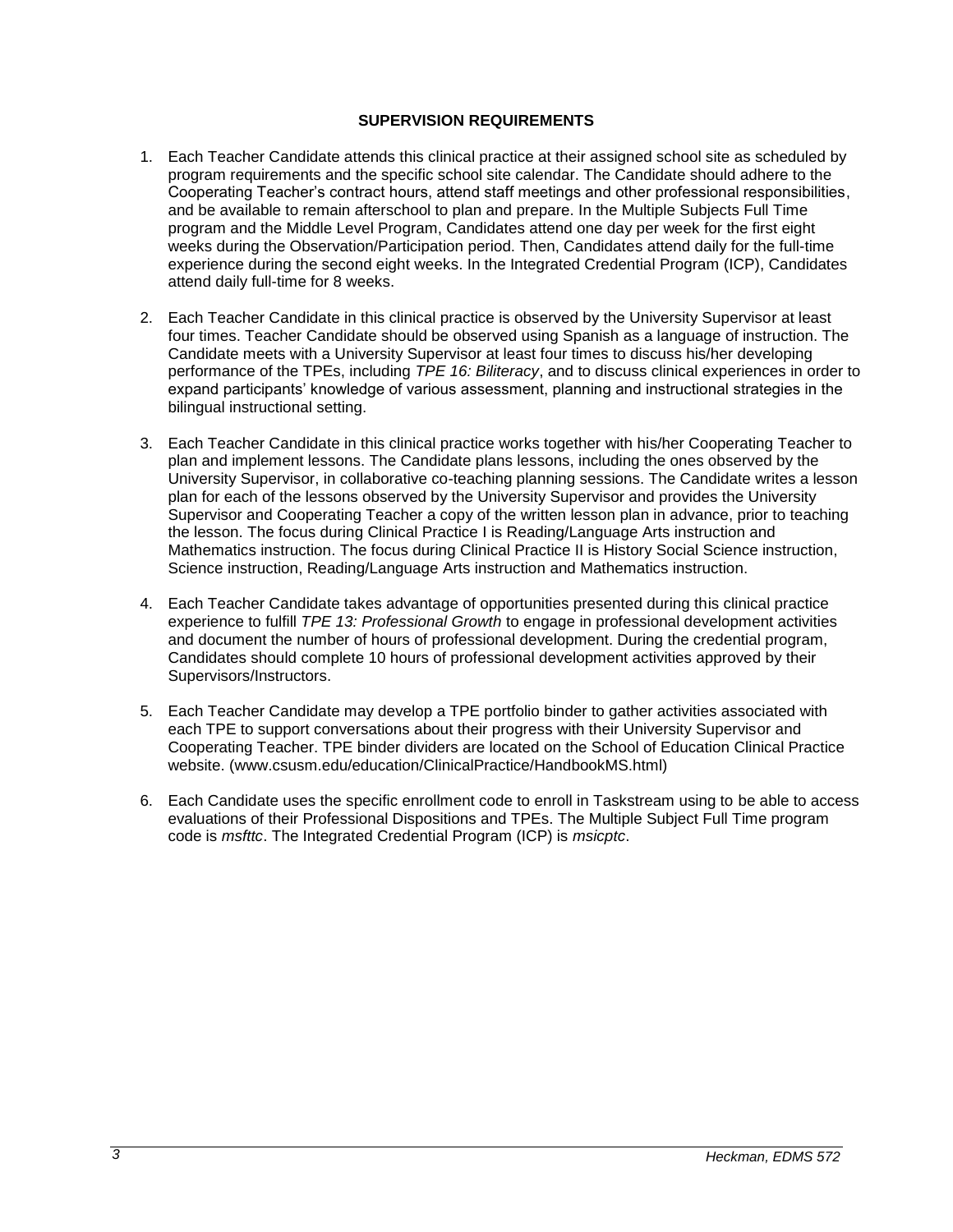# **Grading Scale**

# **Credit/No Credit**

The University Supervisor, in collaboration with the Cooperating Teacher, completes the *Multiple Subject Professional Disposition Rubric*, the *Assessment of Multiple Subject TPEs*, and prepares a *Multiple Subject Clinical Practice Summary* based upon the observations of the University Supervisor and Cooperating Teacher. These documents are presented to the Teacher Candidate at the final meeting-conference and all participants sign the documents. These documents serve as official verification of successful completion of Clinical Practice and are required for the University to be able to recommend a Candidate for a credential at the end of the program.

- 1. A grade of CREDIT (CR) or NO CREDIT (NC) will be assigned for clinical practice experiences by the University Supervisor. If a Teacher Candidate has not successfully met the *Multiple Subject Teacher Performance Expectations* at an appropriate level, ("approaching" in CPI, "meets" in CPII) or the *Multiple Subject Professional Dispositions* at an appropriate level ("approaching" in CPI, "meets" in CPII), the Candidate may be required to extend or repeat the experience.
- 2. If a Teacher Candidate is unsuccessful in a clinical practice experience, a grade of NO CREDIT will be given. Granting of an additional opportunity for clinical practice will be made based on the circumstances under which the original NO CREDIT was given.
- 3. Should a Teacher Candidate be in the potential situation of receiving NO CREDIT for clinical practice, the University Supervisor and Cooperating Teacher must complete a State of Concern (SOC) as soon as possible and provide copies to the Program Coordinator. The documentation in the SOC, the action plan, and the follow up steps to the plan are key documents that are used to verify inadequate performance in clinical practice, if the action plan is not achieved.
- 4. Should a second clinical practice experience be recommended, the Candidate must re-register for the clinical practice course prior to the new placement being made.

### **Conditions for Removal from School Site**

A candidate will be removed from the school site and a Statement of Concern documenting the situation will be written immediately if a candidate:

- 1. Endangers students or others;
- 2. Violates recognized codes of conduct, e.g. CSUSM Student Code of Conduct, CSUSM Academic Honesty Policy NEA Code of Ethics, CA Education Code Section 44932; and/or
- 3. Is dismissed from the classroom or school site by the cooperating professional or site or district administrator. (see *Statement of Concern- Guidelines* www.csusm.edu/education/ClinicalPractice/HandbookMS.html)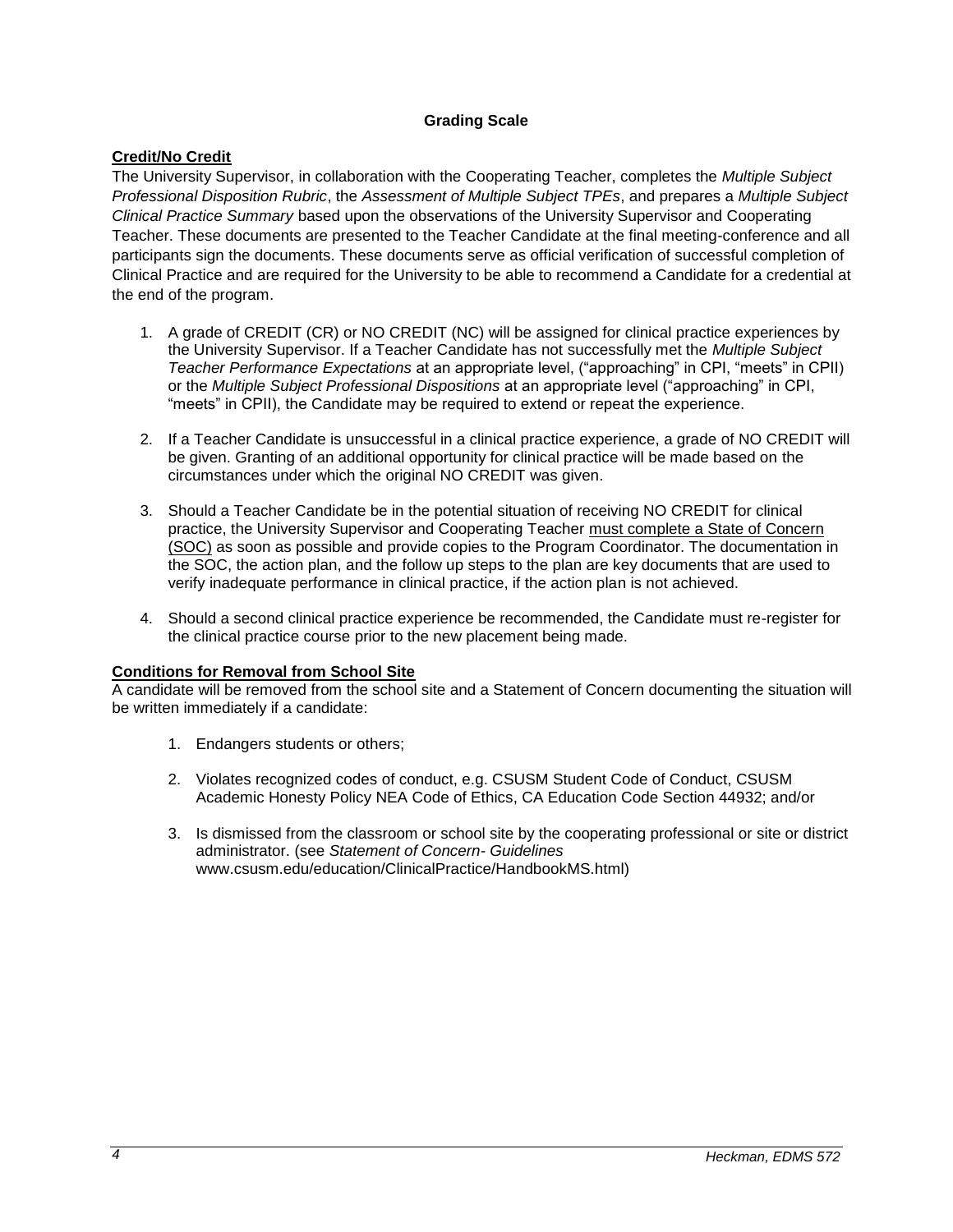## **GENERAL CONSIDERATIONS**

### **School of Education Attendance Policy**

Due to the dynamic and interactive nature of courses in the School of Education, all candidates are expected to attend all classes and participate actively. At a minimum, candidates must attend more than 80% of class time, or s/he may not receive a passing grade for the course at the discretion of the instructor. Individual instructors may adopt more stringent attendance requirements. Should the candidate have extenuating circumstances, s/he should contact the instructor as soon as possible. *(Adopted by the COE Governance Community, December, 1997).*

### **Clinical Practice**

All teacher candidates are expected to be present at their assigned school site as scheduled by program requirements and the specific school site calendar and teaching contract. Should the teacher candidate have extenuating circumstances, s/he should contact the University Supervisor and Program Coordinator as soon as possible.

### **Taskstream Enrollment and Postings**

The School of Education uses Taskstream to manage candidates' TPE and disposition assessments. Candidates must be enrolled in Taskstream throughout the Multiple Subject Credential program(s). Enrollment fees are paid by going to [www.taskstream.com](http://www.taskstrem.com/) and registering for at least one year. After enrolling, to access the Multiple Subject Full Time Program, from your home page, find the Self-Enrollment area and click the *Enter Code* button. Then enter *msfttc* as the program code. If this is the correct program, click the *Enroll* button. The Multiple Subject Full Time Program, now will show up on your Taskstream home page when you log in. Be sure to remember your enrollment name and password.

### **Assessment of Professional Dispositions**

Assessing a Candidate's dispositions within a professional preparation program recognizes that teaching and working with learners of all ages require not only specific content knowledge and pedagogical skills, but positive attitudes about multiple dimensions of the profession. The School of Education has identified six dispositions – social justice and equity, collaboration, critical thinking, professional ethics, reflective teaching and learning, and life-long learning - and developed an assessment rubric. For the *Multiple Subject Professional Dispositions* rubric, there are three levels of performance for each disposition: "*unacceptable"*, "*approaches", "meets"*. The rubric for the levels of performance offers measurable behaviors and examples for each disposition. The assessment of dispositions includes a self-assessment by the candidate and is designed to provide candidates with ongoing feedback for their growth in professional disposition. Candidates are expected to meet the level of "*meets"* during the program. See the rubric on the SoE website. (www.csusm.edu/education/ClinicalPractice/HandbookMS.html)

### **Teacher Candidate Learning Outcomes**

Teacher Candidates will be required to complete a Teaching Performance Assessment, show proof of Teacher Performance Expectations and complete critical assessment tasks- specific assignments for this course. It is the Teacher Candidate's responsibility to understand expectations and complete assignments by stated due dates.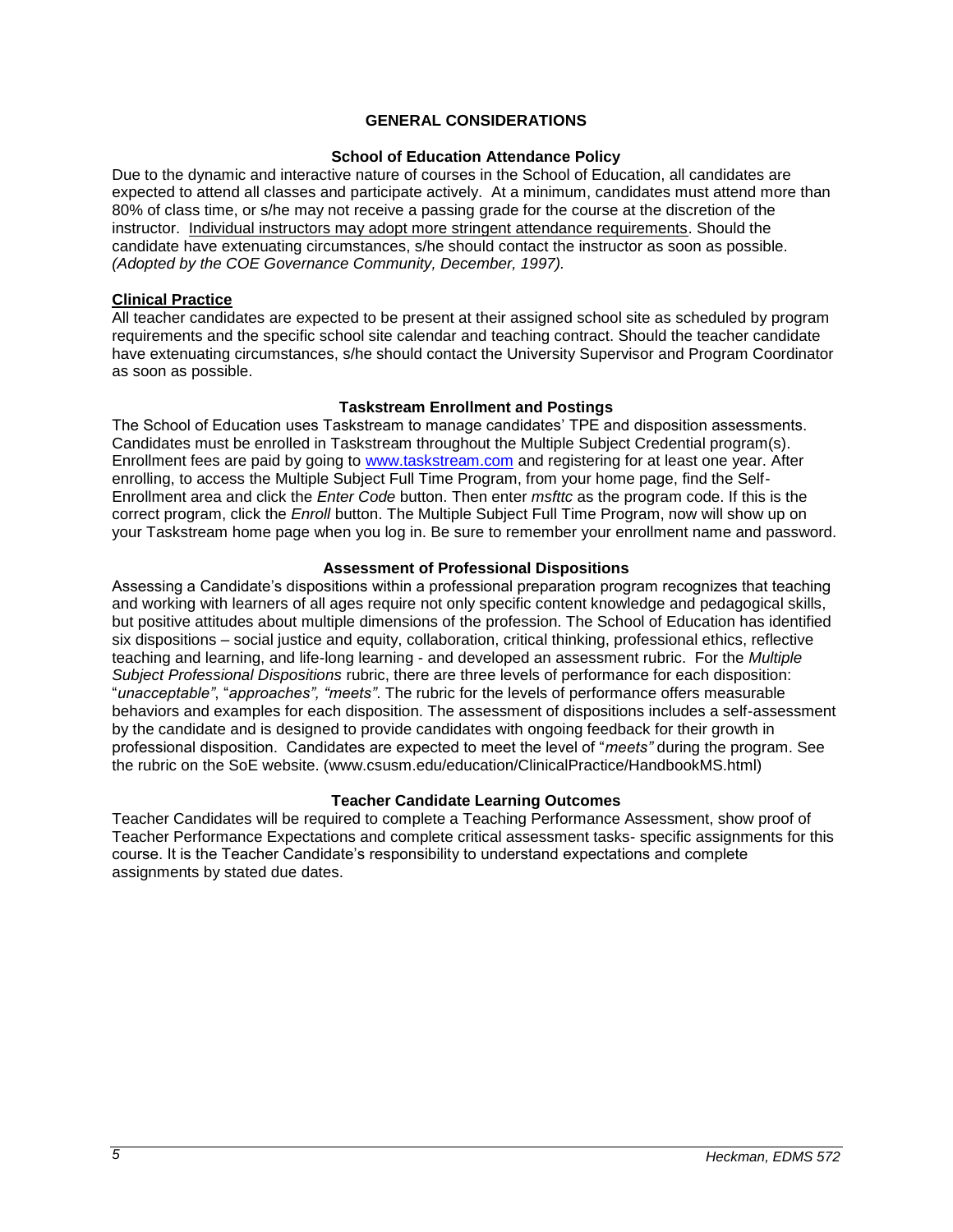## **California Teacher Performance Assessment (CalTPA)**

Beginning July 1, 2008 all California credential candidates must successfully complete a state-approved system of teacher performance assessment (TPA), to be embedded in the credential program of preparation. At CSUSM this assessment system is called the CalTPA or the TPA for short.

To assist your successful completion of the TPA, a series of informational seminars are offered over the course of the program. TPA related questions and logistical concerns are to be addressed during the seminars. Your attendance to TPA seminars will greatly contribute to your success on the assessment.

Additionally, SoE classes use common pedagogical language, lesson plans (lesson designs), and unit plans (unit designs) in order to support and ensure your success on the TPA and more importantly in your credential program.

The CalTPA Candidate Handbook, TPA seminar schedule, and other TPA support materials can be found on the SoE website:<http://www.csusm.edu/education/CalTPA/ProgramMaterialsTPA.html>

### **Authorization to Teach English Learners**

This credential program has been specifically designed to prepare teachers for the diversity of languages often encountered in California public school classrooms. The authorization to teach English learners is met through the infusion of content and experiences within the credential program, as well as additional coursework. Candidates successfully completing this program receive a credential with authorization to teach English learners.

*(Approved by CCTC in SB 2042 Program Standards, August 02)*

### **Students with Disabilities Requiring Reasonable Accommodations**

Candidates with disabilities who require reasonable accommodations must be approved for services by providing appropriate and recent documentation to the Office of Disable Student Services (DSS). This office is located in Craven Hall 4300, and can be contacted by phone at (760) 750-4905, or TTY (760) 750-4909. Candidates authorized by DSS to receive reasonable accommodations should meet with their instructor during office hours or, in order to ensure confidentiality, in a more private setting.

### **CSUSM Academic Honesty Policy**

"Students will be expected to adhere to standards of academic honesty and integrity, as outlined in the Student Academic Honesty Policy. All written work and oral presentation assignments must be original work. All ideas/materials that are borrowed from other sources must have appropriate references to the original sources. Any quoted material should give credit to the source and be punctuated with quotation marks.

Students are responsible for honest completion of their work including examinations. There will be no tolerance for infractions. If you believe there has been an infraction by someone in the class, please bring it to the instructor's attention. The instructor reserves the right to discipline any student for academic dishonesty in accordance with the general rules and regulations of the university. Disciplinary action may include the lowering of grades and/or the assignment of a failing grade for an exam, assignment, or the class as a whole."

Incidents of Academic Dishonesty will be reported to the Dean of Students. Sanctions at the University level may include suspension or expulsion from the University.

### **Plagiarism:**

As an educator, it is expected that each candidate will do his/her own work, and contribute equally to group projects and processes. Plagiarism or cheating is unacceptable under any circumstances. If you are in doubt about whether your work is paraphrased or plagiarized see the Plagiarism Prevention for Students website [http://library.csusm.edu/plagiarism/index.html.](http://library.csusm.edu/plagiarism/index.html) If there are questions about academic honesty, please consult the University catalog.